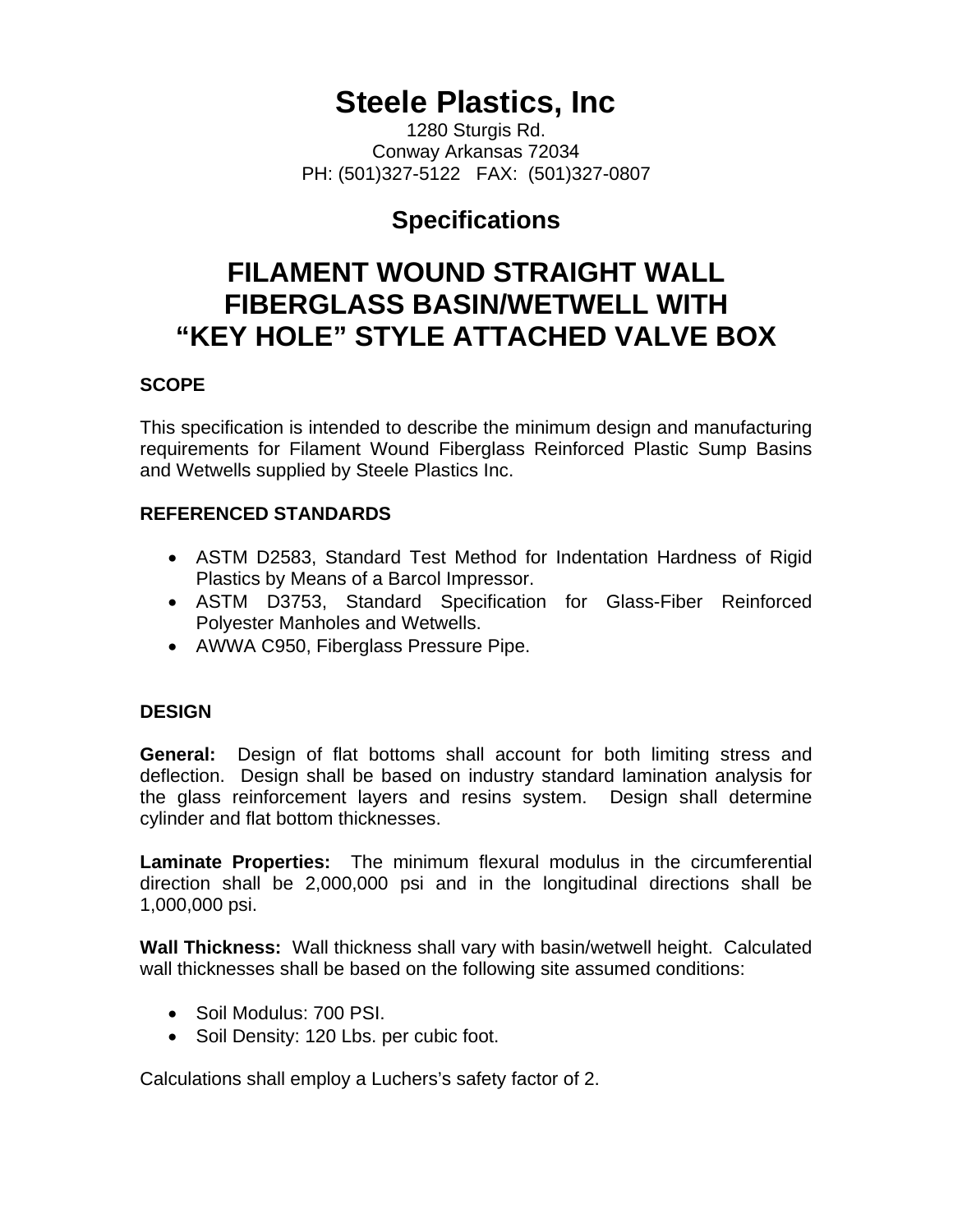#### **MATERIALS**

**Resin:** Resins used shall be commercial grade unsaturated polyester type, suitable for the intended service as indicated by usage history or resin manufacturer's recommendation.

**Cure System:** Resin promotion and catalyst system used shall follow resin manufacturers' guidelines.

**Fillers and additives:** No fillers or resin extenders of any type shall be utilized. A maximum of two percent by weight of any commercial grade thixotropic agent may be added to resins for the purpose of viscosity control.

**Reinforcing Materials:** Reinforcing material shall be commercial grade "E" type glass fibers in the form of chopped strand mat, chopped roving, woven roving or continuous roving. Uni-directional glass shall be used in addition to any other glass used. Glass fibers shall be treated with a coupling agent that facilitates bonding between the reinforcement and the resin.

#### **LAMINATE**

**General:** Basin laminates shall consist of three layers (inner surface, interior layer and structural layer).

**Inner Surface:** The inner surface shall consist of a resin rich layer with no exposed fibers.

**Interior Layer:** The interior layer shall consist of a resin rich reinforced layer with a nominal fiber content of 30 percent. Reinforcements shall be chopped strand mat or chopped roving.

**Structural Layer:** The structural layer shall be chop-hoop filament wound consisting of chopped strand and continuous roving reinforcement oriented in the hoop direction. As required, uni-directional roving shall be incorporated into this layer to enhance longitudinal properties. The exterior surface shall be relatively smooth and with no exposed fibers or sharp projections. Nominal fiber content on the structural layer shall be a minimum of 62 percent.

#### **APPURTENANCES**

**Top Flange:** The basin shall have a top flange that is 3" larger in diameter than the interior diameter of the tank.